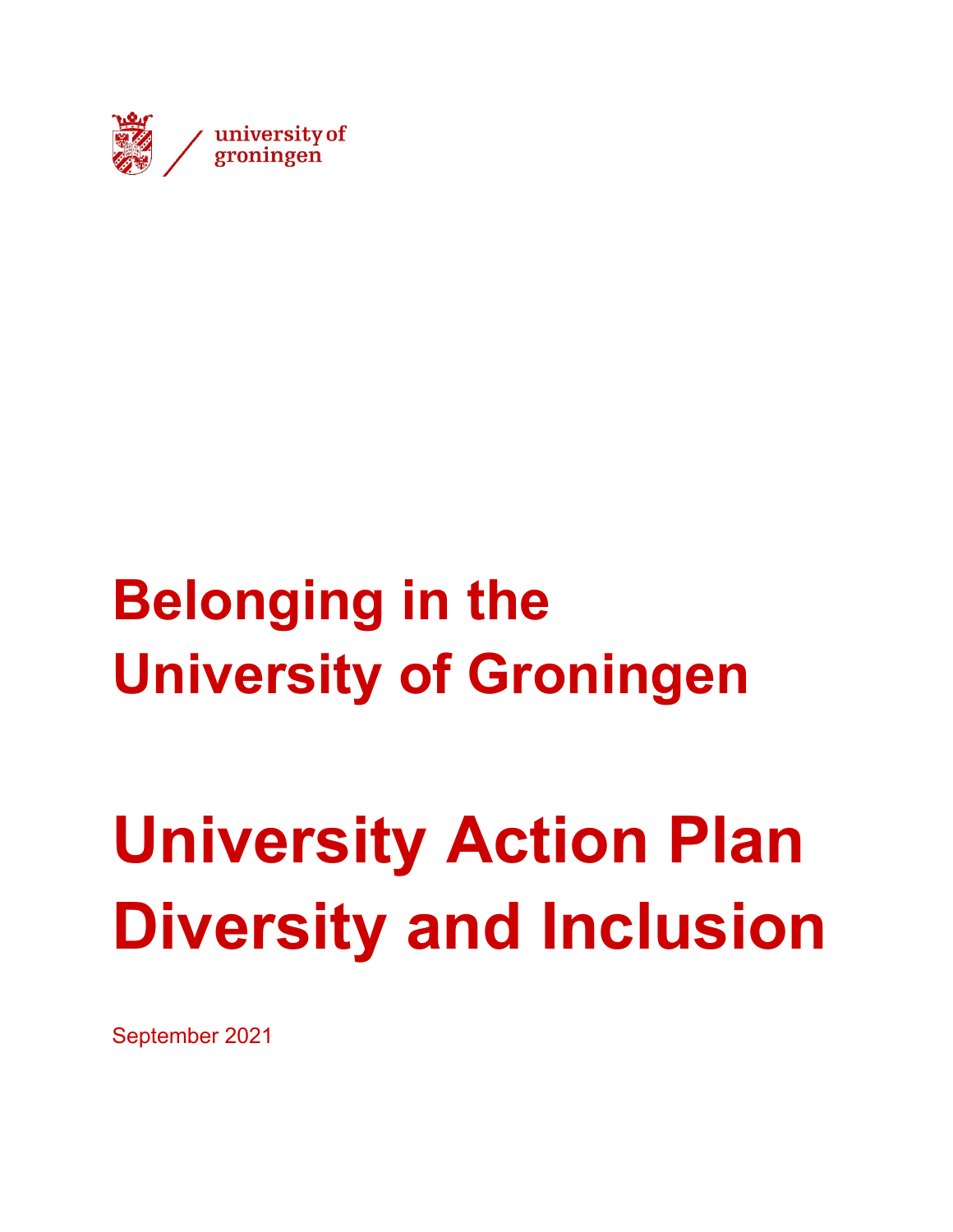# **University Action Plan Diversity and Inclusion (2021-2025)**

| 1. Introduction                                               | p. 1 |
|---------------------------------------------------------------|------|
| 2. Statement and definition D&I                               | p. 2 |
| 3. Positioning, organisation, goals and activities D&I office | p. 3 |
| 3a. Positioning                                               | p. 3 |
| 3b. Organisation                                              | p. 4 |
| 3c. Goals and activities of the D&I office                    | p. 5 |
| 4. Results in 2025                                            | p. 6 |
| 5. Next phase                                                 | p. 7 |
| 6. Budget                                                     | p. 7 |
| Appendix                                                      | p. 8 |

#### **1. Introduction**

Diversity and inclusion are important aspects of academic success. Although the University of Groningen pursued initiatives in this field over the past years, the activities are fragmented and therefore rather invisible and difficult to find. It is now time to coordinate these initiatives and extend them to other target groups in a form that is clearly recognizable for staff, students and society. The challenge is to create a clear set of activities and take follow-up steps.

We aim to jointly offer a stimulating work and study environment that fosters respect for diversity in talent and differences within groups, and leaves room for authenticity yet simultaneously allows people to feel inextricably linked to the UG community. The UG also aims to raise awareness of the added value of diversity and to achieve a change in culture towards more inclusion. The development of a global perspective through collaboration with people from different cultural backgrounds is at the heart of inclusion.

Differences should be recognized, positively interpreted and utilized in order to improve the functioning of the organization. This is no small feat in an environment in which the obvious focus on competition, performance and exclusively defined success can sometimes give staff members and students the feeling that they are not recognized as individuals with their own qualities and contributions. In addition, the UG is aware of its strong social ties and wishes to both reflect a diverse and inclusive society (as far as it fits in our academic context) and lead by example. The focus on diversity and social inclusion in the staff and student policy is partly motivated by the University's societal position as an educational institution for young academics, as well as its many contacts with other organizations, institutions and companies.

In this paper we present a blueprint for an effectively functioning and sustainable D&I office responsible for formulating and implementing a D&I strategy that is transparent, inclusive and comprehensive in its targets and methods.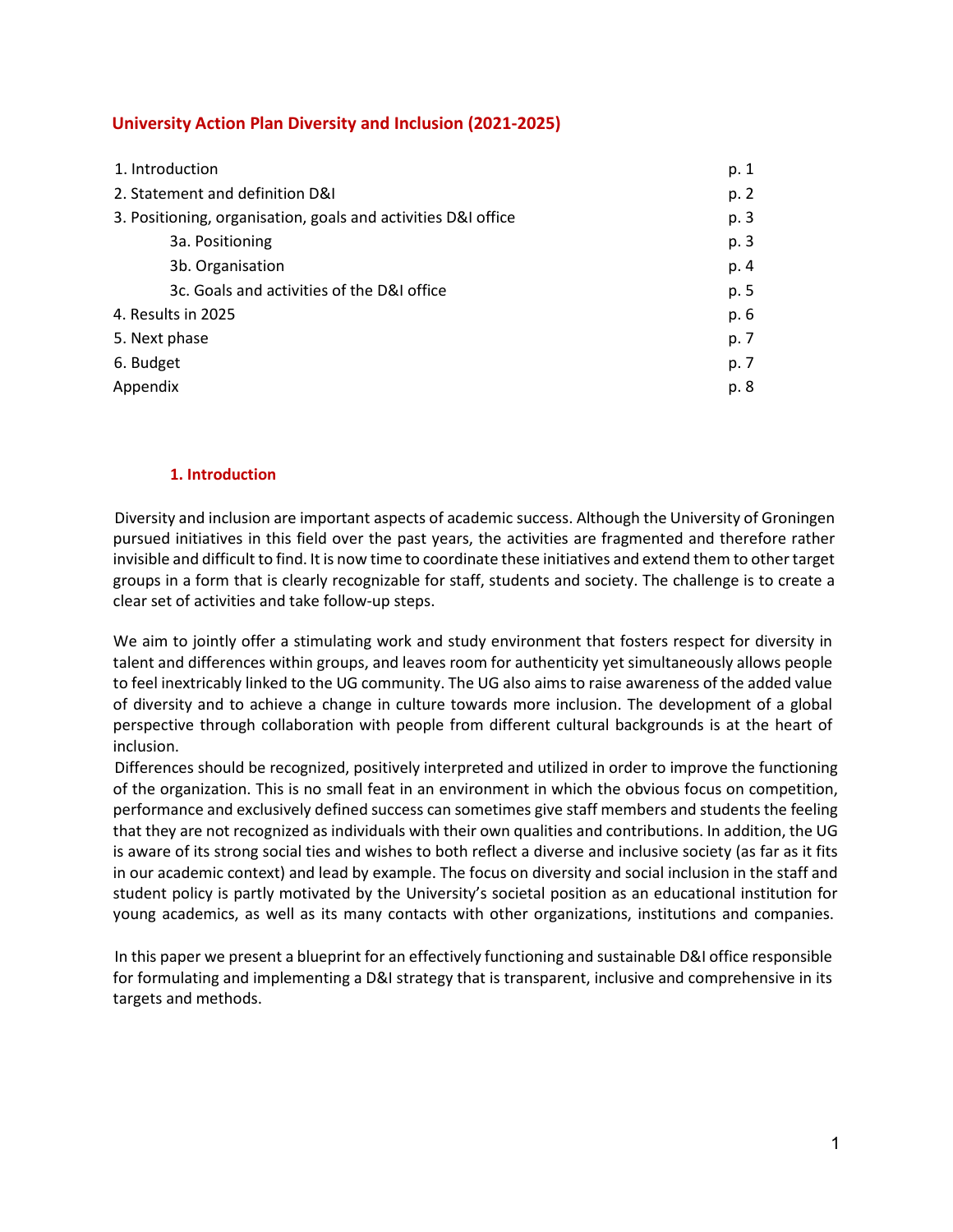The current proposal was discussed by the University Council and the Board of the University at several meetings (February, April and September 2021). On September 2nd, 2021, the University Council agreed with:

- 1. the proposed mission statement and definition of D&I and its publication;
- 2. the position, organisation and main goals of this D&I action plan;
- 3. the required budget

The agreement and consent of the University Council will enable the university to further develop and implement this Action Plan to realize the strategic goals and ambitions to be an inclusive university.

#### **2. Statement and definition D&I**

The University of Groningen wants to be a university where anyone admitted to the university (staff members and students) feels at home and feels respected. Diversity is part of the academic community, and therefore differences (in perspective and experience) should be recognized, utilized and properly facilitated in order to help reach individuals' full potential, as well as the organization's potential. Diversity, inclusion and equity are important core values for the University of Groningen. As such, it is important that our student and staff population reflects diversity. In doing so, the university upholds a vision of stimulating talent in an inclusive environment by striving to have diverse role models present. We believe that diversity of students and staff enriches the academic debate and that everyone deserves equal opportunities. Equal opportunities can only be navigated if our policies and procedures are tailored to different needs of different community members.

We recognize that prejudice, discrimination and racism also occur at the university and we pursue an active diversity and inclusion policy to help to foster equity for everyone. We believe that firmly embedding diversity and inclusion in our organisation calls for an intersectional and integrated approach. We consider it the university's social responsibility to live up to this ambition. Forming an inclusive university with talent with different backgrounds, different experiences, and different perspectives requires all parties to make an extra effort.

Diversity is a challenging reality, but moreover an important opportunity. Diverse perspectives, when managed well and properly facilitated, result in an inclusive environment that contributesto improved quality and sustainability of our education and research. Awareness, policy and support are therefore needed to achieve the strategic aim that students and staff feel at home and experience a sense of belonging.

Our strategy and policy are based on the following definition of inclusion and diversity: By *inclusion*  we mean a safe learning and working environment in which anyone admitted as a staff member or student feels at home and is able to flourish through equity, and where a broad range of perspectives are considered and brought into play.

We use a broad definition of *diversity*, covering not only characteristics that tend to be visible (e.g. skin color, physical appearance, cultural background and nationality) but also characteristics which may be either less visible or invisible (e.g. functional diversity and health condition, gender assigned at birth, gender identity, sexual orientation, socio-economic background, beliefs, religious affiliation, neurodiversity, working style, education, age and experience, care responsibilities, and language). All these characteristics may be interrelated in a complex interplay, with attention to intersectionality.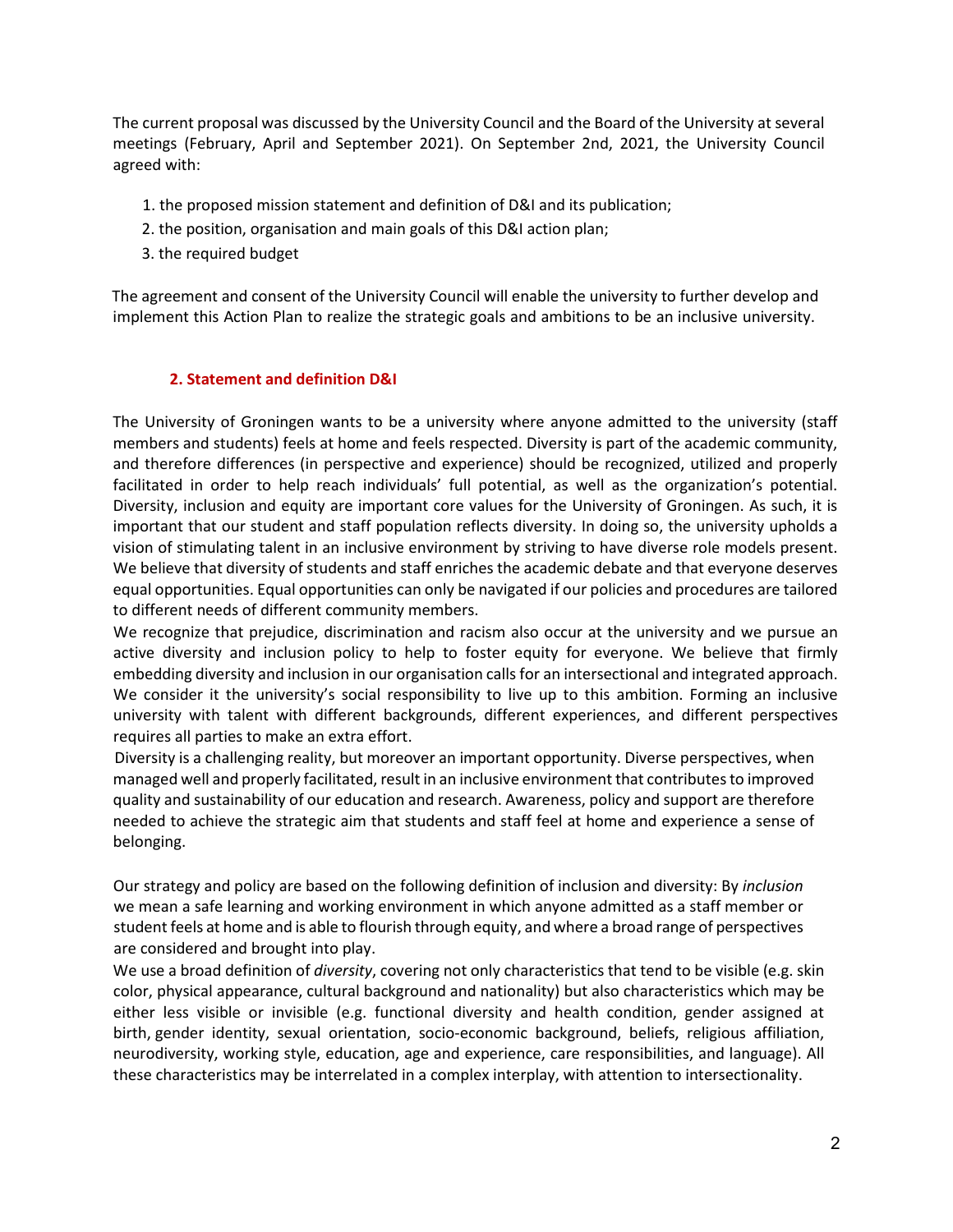#### **3. Positioning, organisation, goals and activities D&I office**

In this section several topics concerning the D&I office are addressed in general. A more detailed description is given in the appendix and will be input for the next phase, in which a broader feedback process will be created amongst students and staff.

How can we guarantee that the development and implementation of D&I policy in the organization is effective? Inclusion and equity for all staff and student members requires that D&I policy is firmly anchored in the attitudes of all and in the culture of the organization, and thus in the structures of the organization. Making changes in attitudes, behavior and culture is a major challenge, and in order to do this effectively, D&I policy (like all other policies) and the D&I office must be embedded in the organizational structure of the university. After all, if you want to be able to implement D&I policy, the support of university and faculty boards is indispensable. A position within the university is also necessary in order to be able to coordinate all existing initiatives within the university. At the same time, external eyes are needed to take a critical look and think along about policy. It is therefore proposed to set up an external advisory committee / board of trustees in addition to a broad internal advisory committee and to allow as many voices as possible within the university to contribute ideas about D&I policy by setting up working groups and advocacy groups.

Just as in other Dutch universities, we should find a balance between policy development and interaction with the community and supporting their initiatives to achieve real changes (in university culture). This is what we can learn from the approaches of the other universities, where D&I offices are established already.

#### **3a. Positioning** vis-à-vis other, related officers:

D&I policy development is not an isolated domain, but is also part of research, education, HR and internationalisation policy, which is developed under the responsibility of the HR Director, the Strategy Education and Research Policy Directors, the Director International Strategy and Relations on the central level. It is the task of the Chief Diversity & Inclusion Officer (as the figurehead and initiator of this theme) to coordinate all initiatives and develop D&I policy in close collaboration with them. The Chief D&I officer will therefore work closely together with other (policy) officers with different, but related work fields. Regular meetings will be organised.

Both the confidential advisor and ombudsperson (appointed on 1 Sept. 2021) focus on questions or complaints of a confidential (and often personal) nature. Of course individual cases may have implications for policy, and vice versa. For this reason, regular consultation and coordination is required. The same holds for a fruitful cooperation with the programme leader Integrity.

In short, the focus of the various officers may roughly be described as follows:

- Chief D&I officer: initiates the development of D&I policy and helps embedding this policy in newly developed and existing instruments, and will build up the (virtual) D&I office where all D&I related initiatives and expertise on this topic come together.
- Policy officers (education, research, international strategy and relations, and HR): develop policy within their policy area and help embedding this in newly developed and existing instruments. - Faculty D&I officers: the contact person within the faculty, trusted by the faculty community and charged with D&I and integrity issues.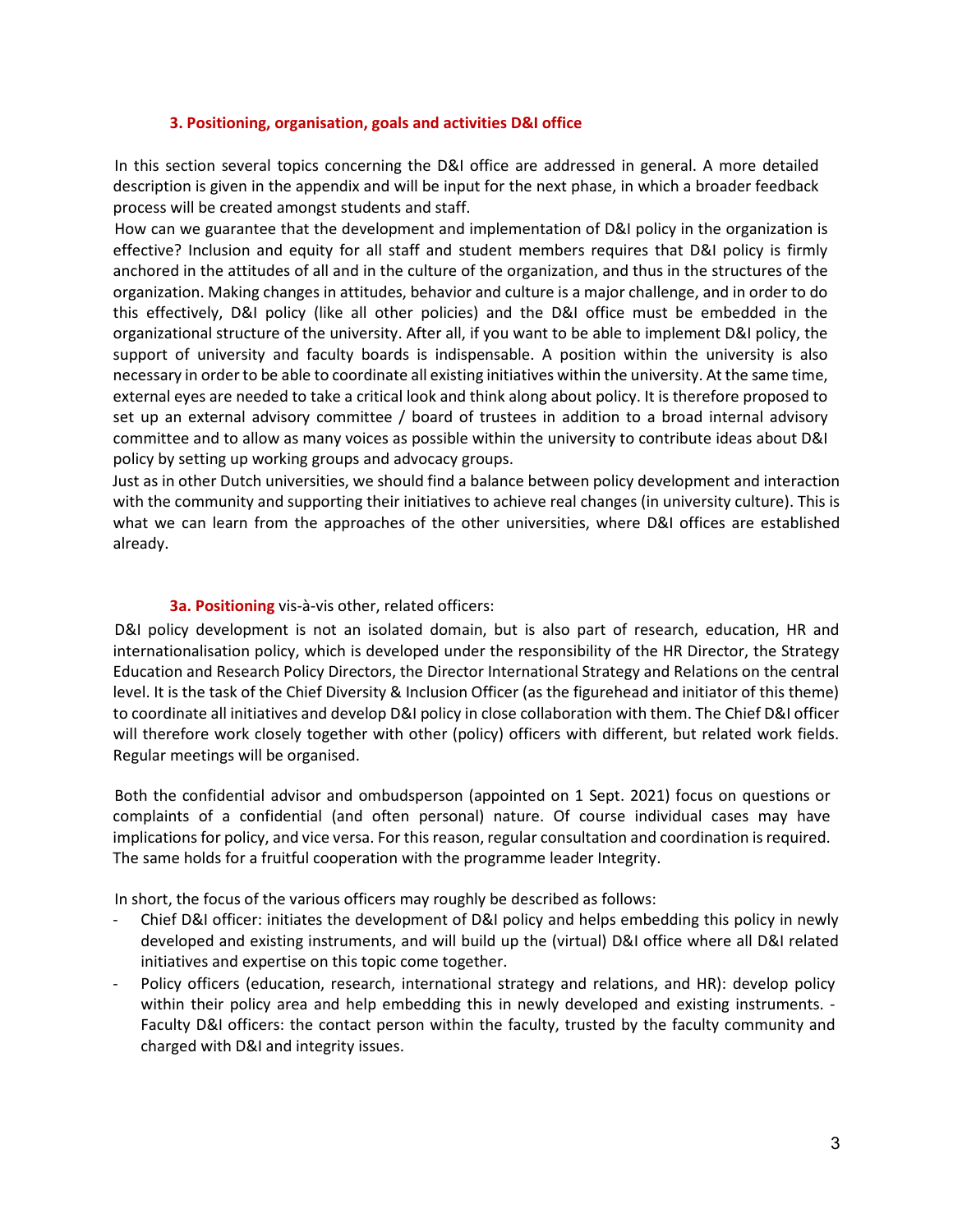- Confidential advisor: advisor for the individual staff member or student with questions or complaints concerning a confidential matter (discrimination, intimidation, aggression and violence).
- Ombudsperson: likewise, but with a more independent position, and the possibility to conduct an independent investigation.
- Programme Leader Integrity: develops and initiates Integrity Training for staff and students, based on the Dutch Code of Conduct for Scientific Practice (2018).

Conclusion: each officer has their own focus, but there will remain areas of overlap. It is the task of the D&I officer to link these areas and develop a coherent D&I policy, so that there is more focused attention for D&I issues and existing proceedings can be bundled, which makes it more effective. Regular meetings therefore are necessary to collaborate with staff from the different units, working on the same topic. Given the recent appointment of the ombudsperson (Sept.2021), it will be possible to make clear agreements about the division of tasks and responsibilities on the one hand and cooperation on the other.

#### **3b. Organisation**

At the level of the university as a whole it is the Board of the University that bears final responsibility for policy development and implementation in the field of Diversity and Inclusion.

The faculty boards and directors of service units are ultimately responsible for the implementation of the policy in their faculty/unit. Their most important role is to continuously ensure attention for the urgency of the topic. They yearly report to the Board of the University and the CDIO. By coordinating and directing the policy development and implementation, the Chief D&I Officer can provide an important stimulus and integration of the D&I policy within the UG.

For a well-functioning and sustainable D&I office it is essential that good contacts are established and guaranteed with on the one hand the management of the university and faculties and on the other hand the grassroots level. Together with the (virtual) D&I office, faculty D&I officers, faculty boards and experts in related fields (integrity, Pre-University Academy, information provision, education and research etc.), the Chief D&I Officer will be able to combine all initiatives in this field into a coherent whole and further expand this. The D&I office will facilitate a network organisation in collaboration with faculties, services, and various advocacy groups.

The CDIO is responsible for the functioning of the D&I office, and will report to the Board of the University and the University Council about its performance each past year. This report will first be discussed with the internal and external advisory committee(s). To have meaningful impact we propose the following D&I organisation:

i. A central D&I team (including a CDIO, with policy advisors in domains HR, education and research, international strategy and relations, and working closely together with the confidential advisor, ombudsperson, programme manager scientific integrity; communication expertise). It is the task of the Chief D&I officer to link these areas and implement a coherent D&I policy. Since the many current activities are scattered over the whole university and many people, support is needed by a programme coördinator and communications officer. To create changes within the university, open communication and the visibility of diversity and inclusion initiatives are essential.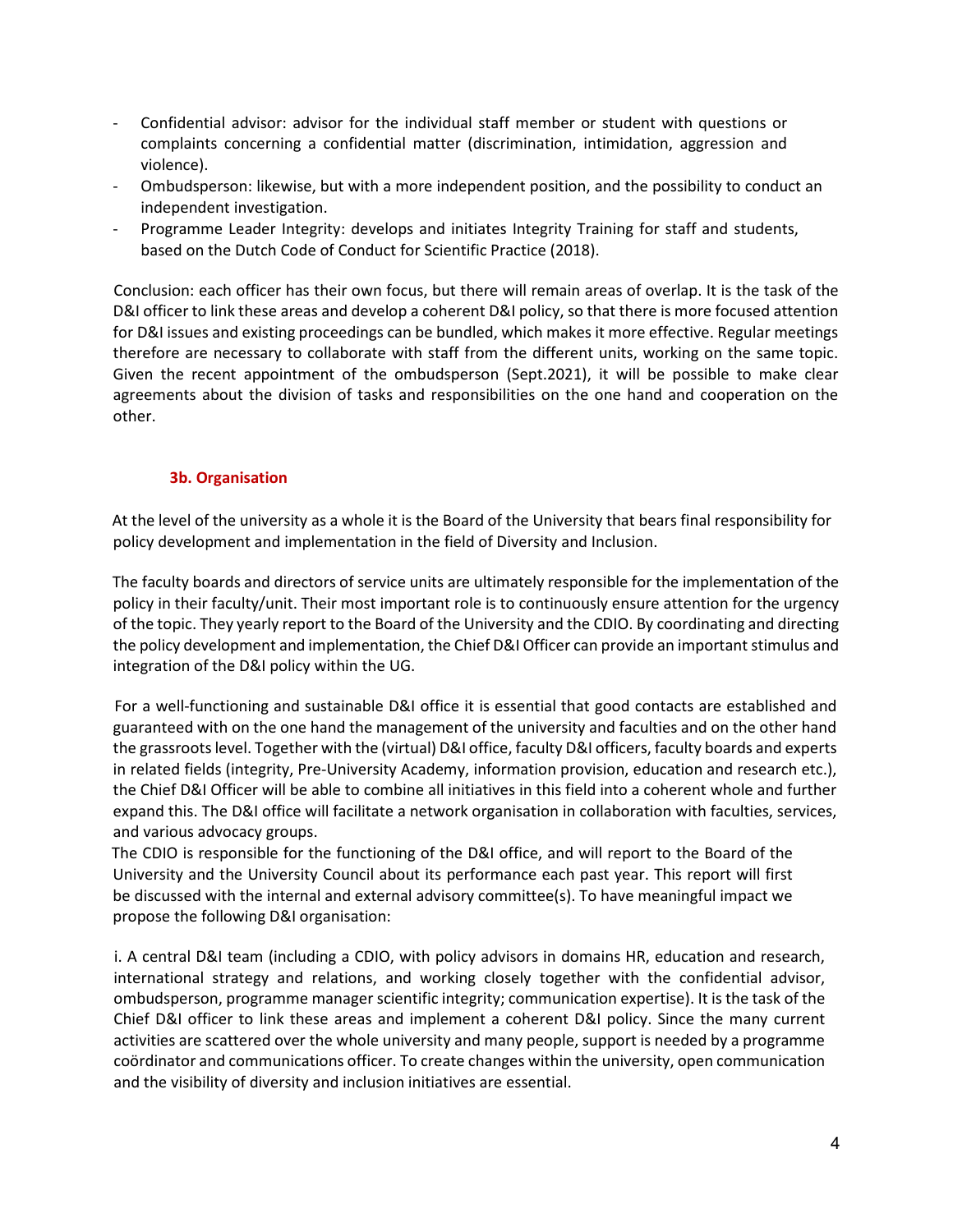ii. Chairs for working/task groups or advocacy groups (e.g. LGTBQ+, first generation staff/students, people from minority/cultural minority groups, staff/students with different abilities, young researchers and staff: about six working groups). The chairs or all advocacy groups regularly meet with the central team and should be assigned some compensated time, funded with resources. Members of the working/task groups participate on a voluntary basis. It is important that the groups organize themselves and are open to everyone who would like to belong to the group.

Aims: Raise awareness, offer insights, share experiences and maintain open space for dialogue and organize events.

iii. At faculty level: organisation form fitting to the faculty, on the condition that, first, though the Faculty Board as a whole is responsible for D&I, one member will have a special assignment and is contact person D&I, and besides, that there is a second contact person D&I lower in the organisation ('faculty D&I officer'), trusted by the faculty community and charged with D&I and integrity issues within the faculty, working closely together with the confidential advisor, ombudsperson, programme leader scientific integrity and Chief D&I Officer.

The aim is to create a safer space for individuals to share experiences and to give feedback.

The shared responsibility of all would include:

i. An (unsolicited) inventory of the state of D&I issues across the institution

ii. Ensuring equity, by monitoring needs of different groups, especially in relation to formal procedures and policies, curriculum, and by (unsolicited) reviewing formal procedures and policies, such as the R&O, complaint handling and Tenure Track on a regular basis.

# **3c. Goals and activities of the D&I office**

The overall goal of the D&I policy of the UG is that students and staff feel at home and experience a sense of belonging. Only in this way D&I helps reach the individuals' full potential, as well as the organization's potential.

#### Focus points in 2021-2025

- 1. The visibility and urgency of the theme of diversity and inclusion is communicated as a precondition for academic success and as part of the UG's strategic plan.
- 2. We raise awareness of the added value of diversity and the existence of privilege and bias, to achieve a change in culture towards more inclusion.
- 3. We pursue an active diversity and inclusion policy to help to create equal opportunities for everyone; we involve and consult the various stakeholders.
- 4. We carry out a baseline measurement and monitor the effectivity of the D&I policy and actions, by setting up a monitoring system or using an existing one (e.g. The Netherlands Inclusiveness Monitor (NIM) - Nederlandse InclusiviteitsMonitor).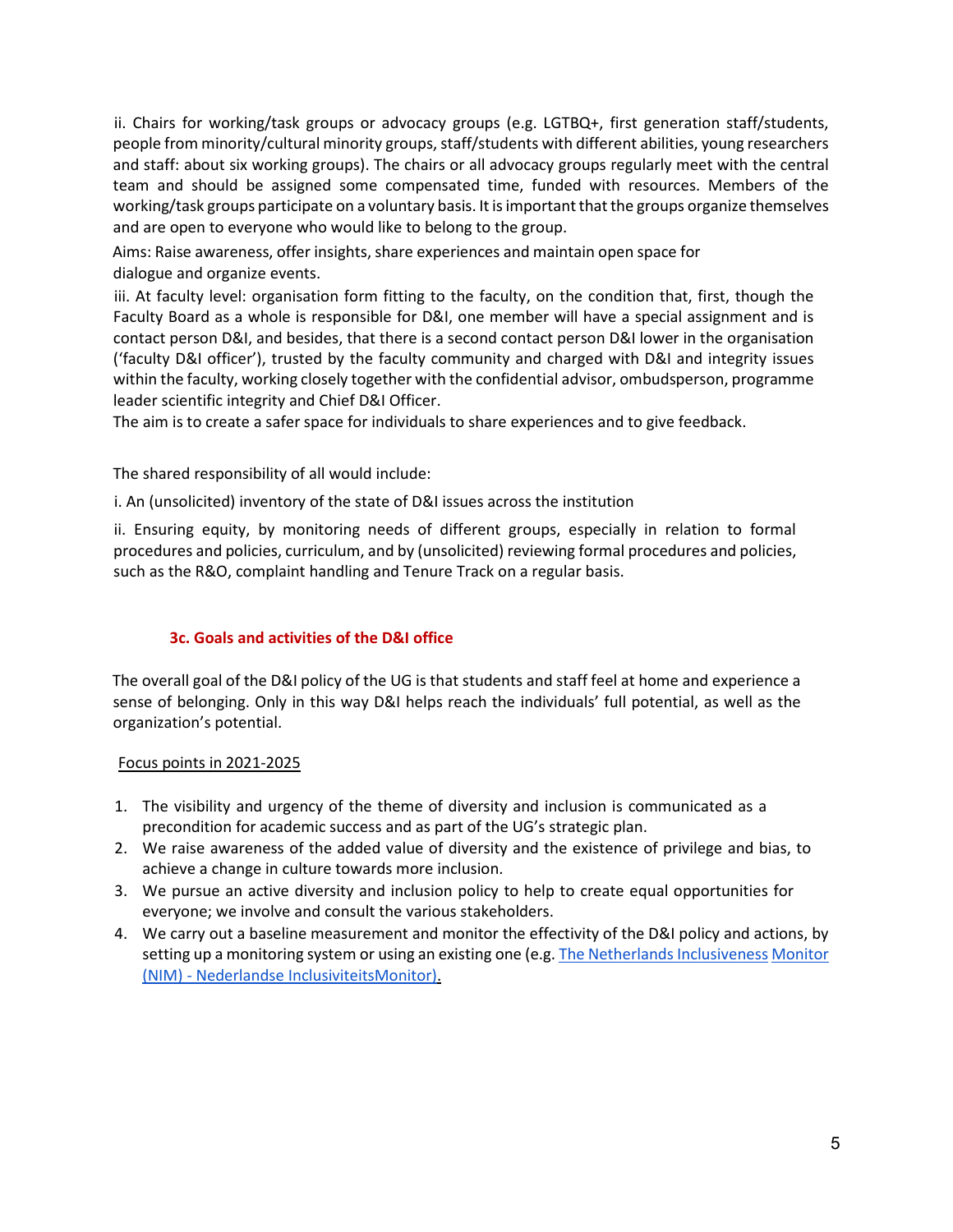#### Short term goals and activities (2021-2022)

- 1. Launch of D&I organisation
- 2. Publish a university-wide statement and quick wins in this domain
- 3. Continue and coordinate several existing activities
- 4. Create an inclusive feedback process with students and staff by organizing focus or dialogue groups and solicit feedback, advice, or guidance from the experts on D&I within the university
- 5. Install a (structural) advisory committee and an external board of trustees/advisory committee
- 6. Launch and further development of D&I website
- 7. All faculties specify and design their own faculty D&I strategic plan in alignment with the university D&I strategy and adapted to their specific needs
- 8. Guarantee fair appointment procedures for all functions/tasks within the

university

#### Longer term goals and activities (2021-2025)

- 1. Data collection (preferably within national framework)
- 2. Inclusive education
- 3. Strive for a fair representation of staff and students in all committees within the university
- 4. In 2025 33% of the full professors is female (with attention to intersectionality)

#### **4. Results in 2025**

The theme of D&I will be embedded in the university in such a way that by 2025, a coherent policy will have been formulated and a virtual D&I office will have been set up, so that:

- The theme of D&I is embedded more effectively in coherent and inclusive staff and student policy for all themes and target groups, supporting the university's strategic course.
- The visibility and urgency of the theme of diversity and inclusion is communicated as a precondition for academic success and as part of the UG's strategic policy. The UG raises awareness of the added value of diversity and to achieve a change in culture towards more inclusion, cohesion and social safety.
- A properly functioning virtual D&I office is in place, where experts from various departments work together on implementing the D&I vision and the D&I action plan. Monitoring the progress and effectiveness of these actions.

All in all, we aim to jointly offer a stimulating work and study environment that fosters respect for diversity in talent and differences within groups, and leaves room for authenticity yet simultaneously allows people to feel inextricably linked to the UG community.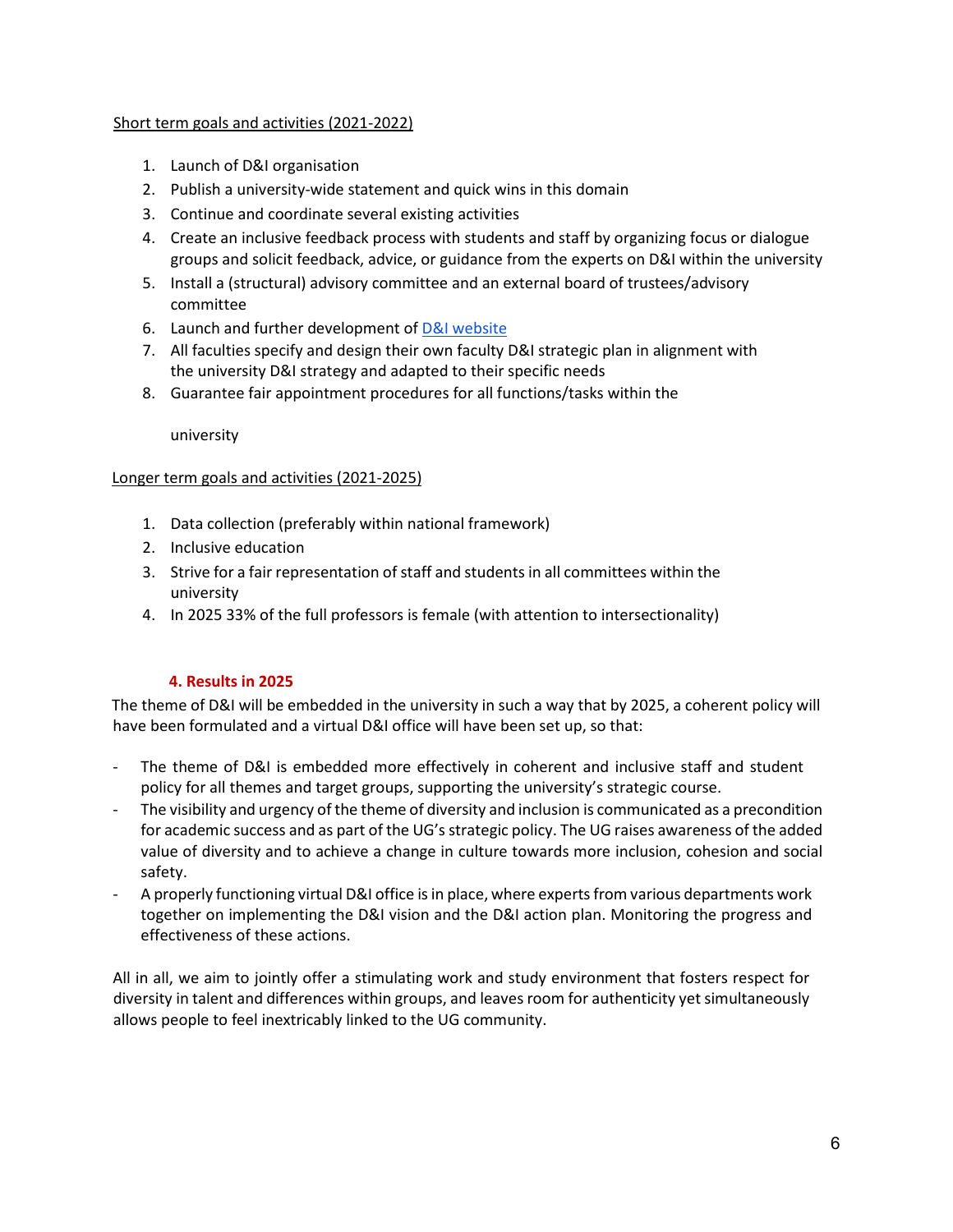#### **5. Next phase**

To advance the recommendations in this paper, the following steps should be taken. An inclusive feedback process must be created so that the D&I policy will be supported university-wide, in order to implement it thereafter.

- 1. Create a sustainable (virtual) Diversity & Inclusion Office, to be led by the Chief D&I Officer and develop a concrete year plan for 2022.
- 2. Install a structural advisory committee, like the D&I Starting Twelve, who will issue advice to the Chief Diversity & Inclusion Officer and the D&I office, both at their request and on its own initiative. Committee members will be appointed via an open procedure, so as to ensure that diverse voices will be heard.
- 3. Create an inclusive feedback process with students and staff by organizing focus or dialogue groups.
- 4. Solicit feedback, advice, or guidance from the experts on D&I within the UG.
- 5. Faculties appoint faculty contact persons D&I and faculty D&I officers, and develop their own D&I action plans, aligned with the overall D&I goals of the university.

#### **6. Budget**

On September 2nd, the University consented with the proposed budget of k€ 162.9 per year (2021-2026) plus k€ 31.7 for one year for extra support by a communication officer. The budget includes salary costs for the Chief Diversity & Inclusion Officer who is already in function and the D&I programme coordinator, communication officer, as well as compensation for chairs of working/tasks group (0.05 fte), and an activities budget.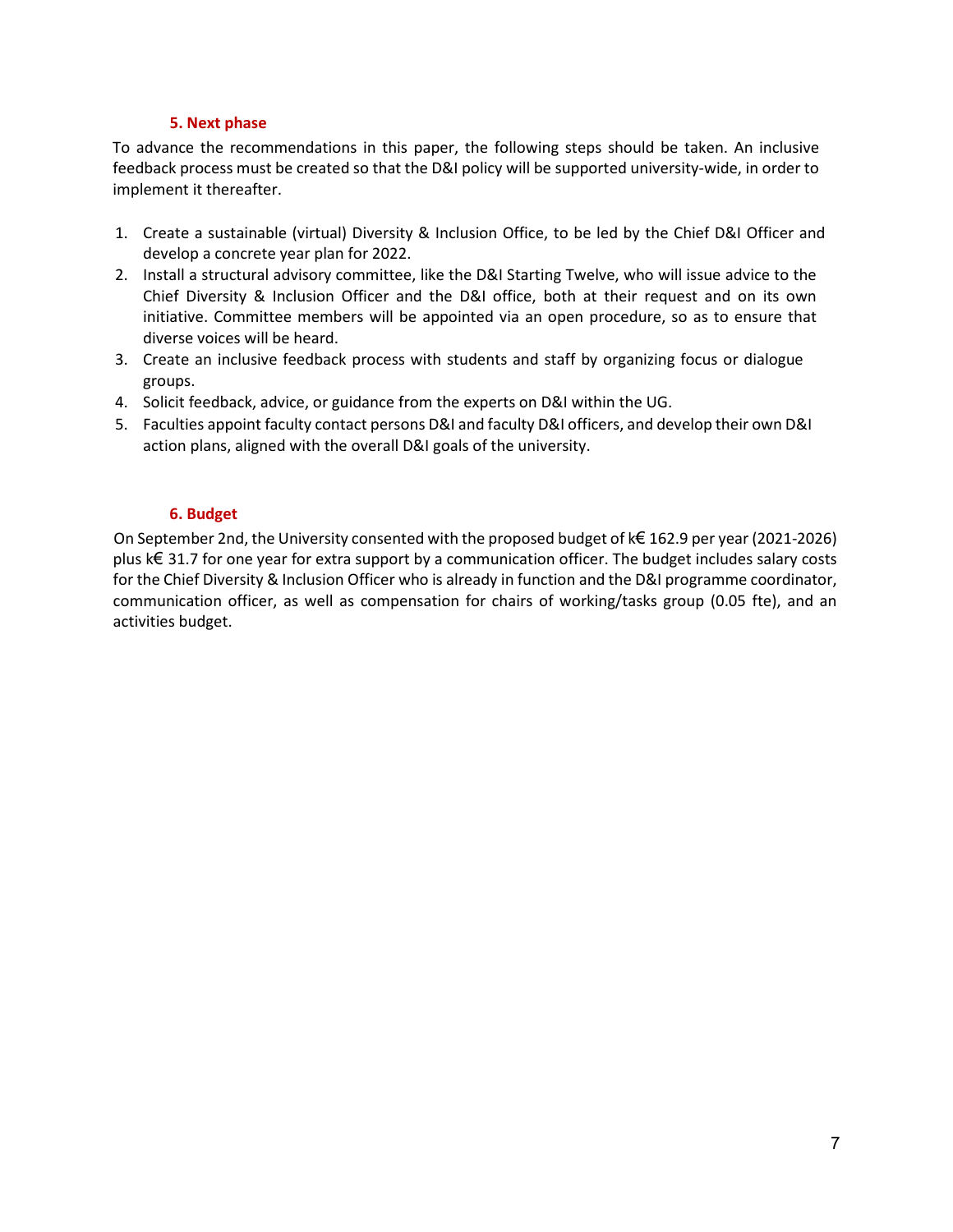#### **Appendix**

# **Portfolio of diversity and inclusion related tasks for the Diversity Office: priorities**

The agenda presented here distinguishes some aims and strategic priorities which may be realized in short term (2021-2022), others in longer term (2021-2025) and is based on discussion with the Starting Twelve advisory committee and the letters 'Facilitating underrepresented Voices at University of Groningen (September 10th, 2020), 'Recommendations' of the YAG (October 30th, 2020), the document of the D&I office of March 2020 and the interviews conducted by the CDIO (April-November, 2020). The main objective of this D&I agenda may be formulated as follows: creating a safe space for sharing experiences related to diversity and inclusion and helping to create meaningful, impactful and sustainable changes fostering diversity, equity and inclusion. Per year a more concrete action plan will be formulated based on this portfolio.

#### **Short-term (2021-2022)**

To spark an engagement with and announce the UG's support for the topic, we propose the following actions:

#### 1. Launch of D&I organisation (with the necessary allocation and organisation position to have meaningful impact)

i. A central D&I team (including a CDIO, with policy advisors in domains HR, education and research, international strategy and relations, and working closely together with the confidential advisor, ombudsperson, programme manager scientific integrity; communication expertise). It is the task of the Chief D&I officer to link these areas and implement a coherent D&I policy. Since the many current activities are scattered over the whole university and many persons, support is needed by a programme coordinator and communications officer. To create changes within the university, open communication and the visibility of diversity and inclusion initiatives are essential.

ii. Chairs for working/task groups or advocacy groups (e.g. LGTBQ+, first generation staff/students, people from minority/cultural minority groups, staff/students with different abilities, young researchers and staff: about six working groups). The chairs or all advocacy groups regularly meet with the central team and should be assigned some compensated time, funded with resources. Members of the working/task groups participate on a voluntary basis. It is important that the groups organize themselves and are open to everyone who would like to belong to the group.

Aims: Raise awareness, offer insights, share experiences and maintain open space for dialogue and organize events.

The hiring procedures for the programme coordinator, communications officer and

the chairs of working groups will take place in an open and transparent way.

iii. At faculty level: organisation form fitting to the faculty, on the condition that, first, though the Faculty Board as a whole is responsible for D&I, one member will have a special assignment and is contact person D&I, and besides, that there is a second contact person D&I lower in the organisation ('faculty D&I officer'), trusted by the faculty community and charged with D&I and integrity issues within the faculty, working closely together with the confidential advisor, ombudsperson, programme leader scientific integrity and Chief D&I Officer.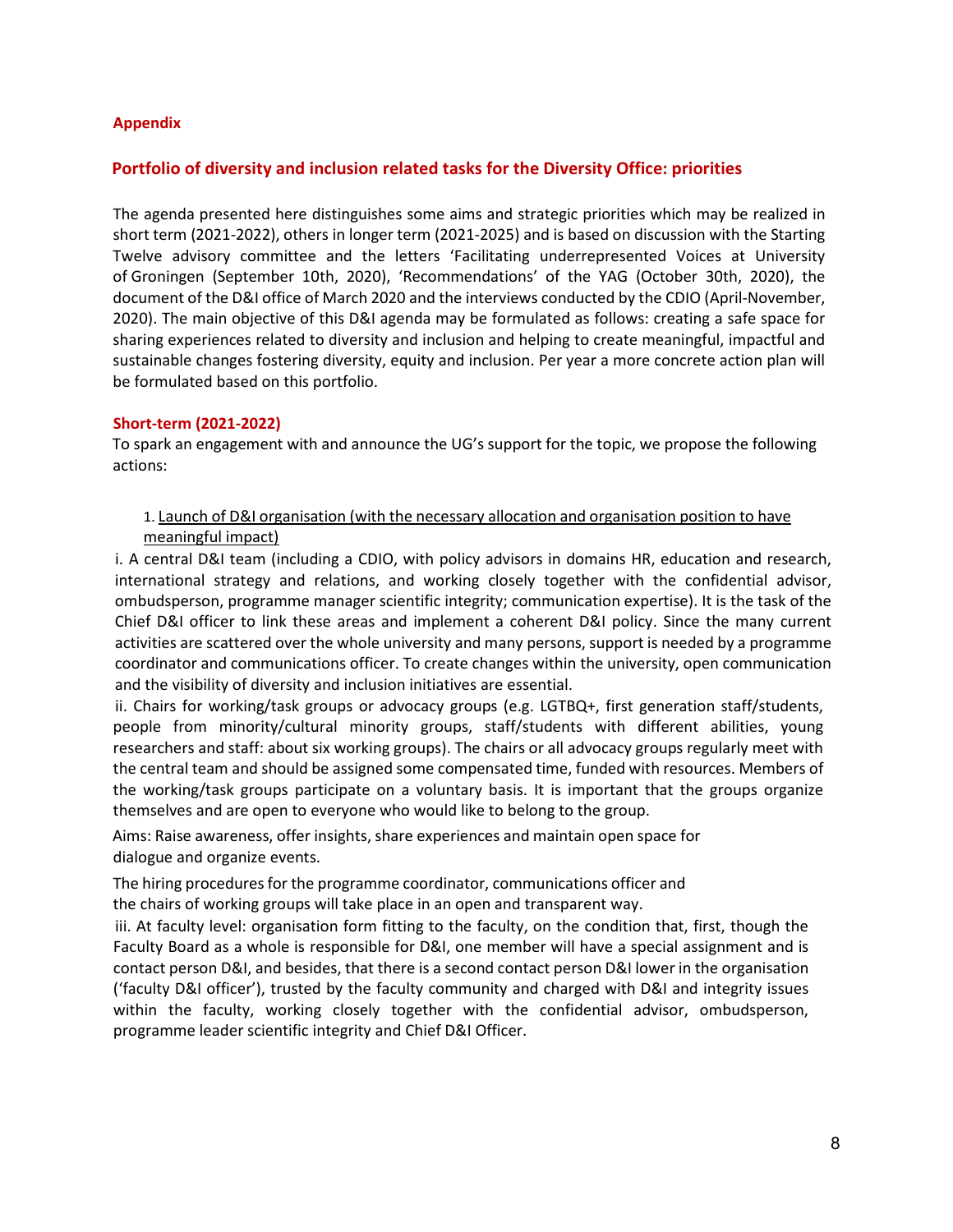The aim is to create a safer space for individuals to share experiences and to give feedback. The shared responsibility of all would include:

i. An (unsolicited) inventory of the state of D&I issues across the institution

ii. Ensuring equity, by monitoring needs of different groups, especially in relation to formal procedures and policies, curriculum, and by (unsolicited) reviewing formal procedures and policies, such as the R&O, complaint handling and Tenure Track on a regular basis.

#### 2. Publish a university-wide statement and quick wins in this domain

A proposed priority to foster at least one quick result, fitting the international character of the university, is to purposefully voice commitment to diversity, inclusion and anti-racism. The proposed statement is formulated in section 2 above. The statement will be distributed internally (Student Portal, MyUniversity), but needs to be published on the (external) website as well.

Some related quick wins in this domain might be (2021):

i. Together with HR and the programme leader scientific integrity: review existing documents that address integrity, discrimination, and/or zero tolerance. Integrate the Code of Conduct with staff and student onboarding as well as the embedding and further development of staff and students. ii. Organise (at least a yearly) university broad diversity & inclusion event(s) to help create awareness, give information and share experiences.

iii. Set up an Incentive Fund (Stimuleringsfonds) for grass root projects.

iv. Develop a gender equality plan (within the framework of ERC).

v. Voice a university wide language policy (focussing on the use of language and inclusive vocabulary).

vi. Cancelling depictions of Zwarte Piet on-campus.

vii. Reviewing the design of the Senaatszaal.

viii. UG-wide policy to raise the Pride Flag for specific events and "lower" the trans flag for trans day of remembrance (2021, Nov. 20).

# 3. Continue and coordinate several existing activities

i. Monitor the number of female (Associate) Professors and the development of the salary pay gap; broaden this monitoring to minority groups (as far as possible within the privacy regulations). ii. Monitor the onboarding process of students and staff, and pay attention to a mentoring system. iii. Monitor the tenure track system: are transparency and diversity sufficiently taken into account; monitor transparency of internal recruitment for (management) functions and include discussion about the effects of the current Covid pandemia on staff's career (possibilities). iv. Create awareness about privilege and bias throughout all levels of the university and actively recruit allies among the majority group.

v. Drawing up a plan of approach to enable Rosalind Franklin Fellows and Aletta Jacobs chair holders to form an active academic community.

vi. Drawing up a plan of approach to support the LGTBQ+ community (aimed at staff and students). vii. The Chief D&I Officer represents the UG nationally (e.g. via the national platform of diversity officers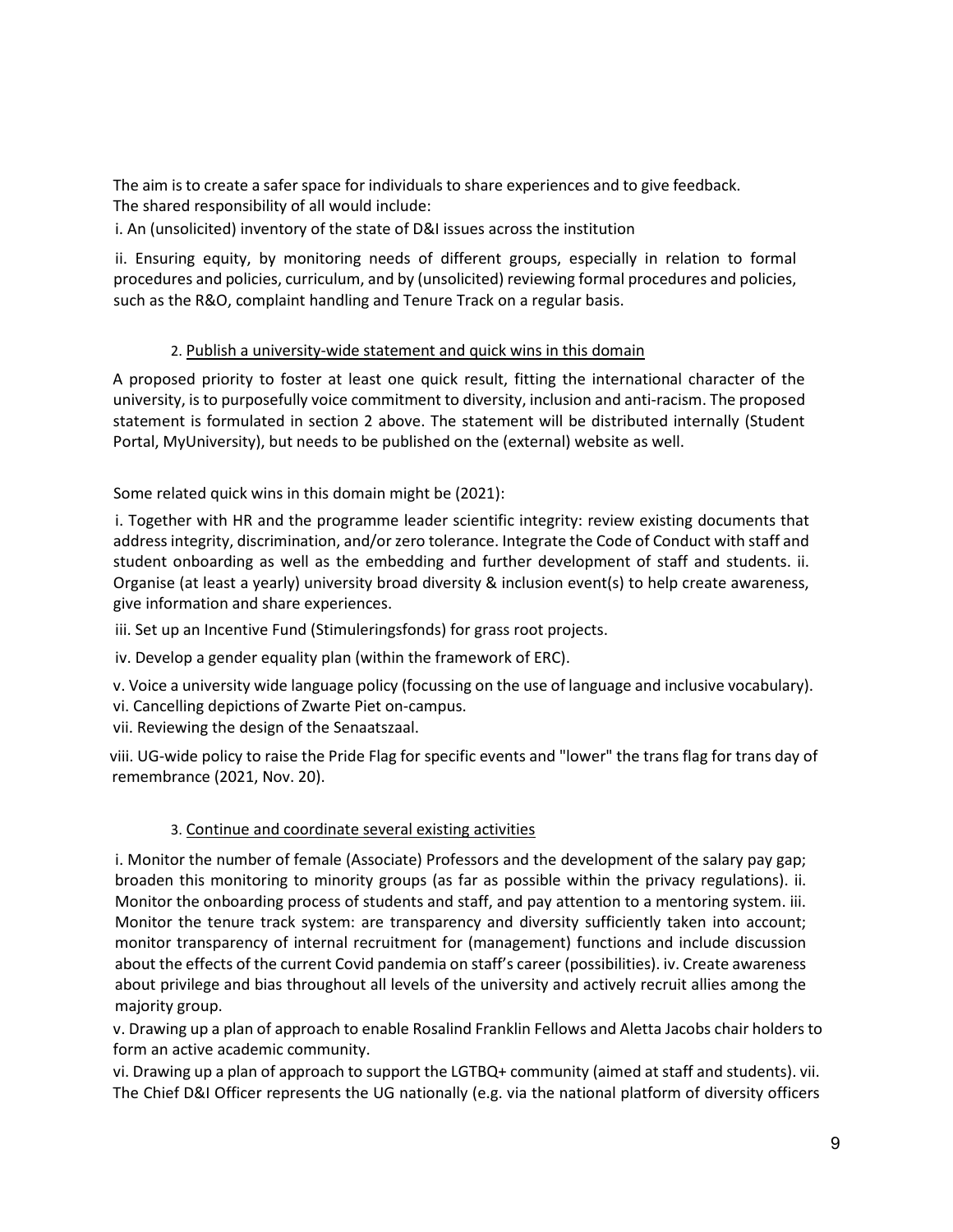(LANDO: *landelijk overleg diversiteits officers*)) and internationally (e.g. in the Guild of European Research-Intensive Universities, and in COIMBRA) and convey the message that diversity and social inclusion are high on the agenda of the University of Groningen.

viii. Set up regular meetings with a.o. confidential advisor and programme manager scientific integrity; programme manager participation jobs and Advisory Committee Disabled Students, Scholierenacademie, SER etc.

ix. Offer and endorse training on diversity & inclusion issues for staff and students (e.g. inclusive leadership training) and check whether D&I is sufficiently included in University Teaching Qualification (UTQ), educational leadership and academic leadership courses.

x. The UG will continue its gender policy to appoint and retain more women in senior positions, and broaden this policy to minority groups as well.

xi. The UG is required to create jobs for target groups in society that are covered by the Participation Act. The Board of the University has accepted a target number of people with occupational or functional disabilities to be appointed within the organisation. We are making every effort to achieve this target. In addition, the UG also aims to enable students with functional impairments to complete an academic degree programme.

### 4. Create an inclusive feedback process with students and staff and solicit feedback, advice, or guidance from the experts on D&I within the university

Create an inclusive feedback process with students and staff by organizing focus or dialogue groups. Besides, within the university there are different people studying the topic or actively working on D&I issues. It would be useful to solicit feedback, advice, or guidance from these experts on a regular basis.

5. Install a structural advisory committee and an external board of trustees/advisory committee The internal advisory committee can be a platform for representatives of the UG community, the Diversity Officers, the working and advocacy groups to collaborate and set goals together based on the relevant experiences in the community. This committee will issue advice to the Chief Diversity & Inclusion Officer and the D&I office, both at their request and on its own initiative. The External Committee (from outside the UG) / a board of Trustees will have the task to help formulate the ambitions of the D&I office and monitor their realisation, from an external perspective. Perhaps this committee may also play a role in reviewing the reporting process and handling of complaints (where confidential advisor and ombudsperson are in the lead), since currently often a barrier is felt to report and not everyone feels safe to report.

Qualifications and expertise of the members in this external (and diverse) committee should be in the field of: integrity, student safety in academia, social safety in the work space, career progress in academia, HRM in academia and working for specific group rights. The members of both committees will be searched for in an open and transparent procedure.

# 6. Launch of D&I website

The website, first version, has already been launched in August 2021. It has to be further developed, containing at least the following elements.

- University-wide Statement (see section 2) addressing: Why diversity & inclusion? - What is inclusive and what is exclusionary behavior (including communication)? For this specific resource, the material could be linked to the Dutch Code of Conduct of Scientific Practice to make the implementation more concrete.

- What to do about it/ how to speak up?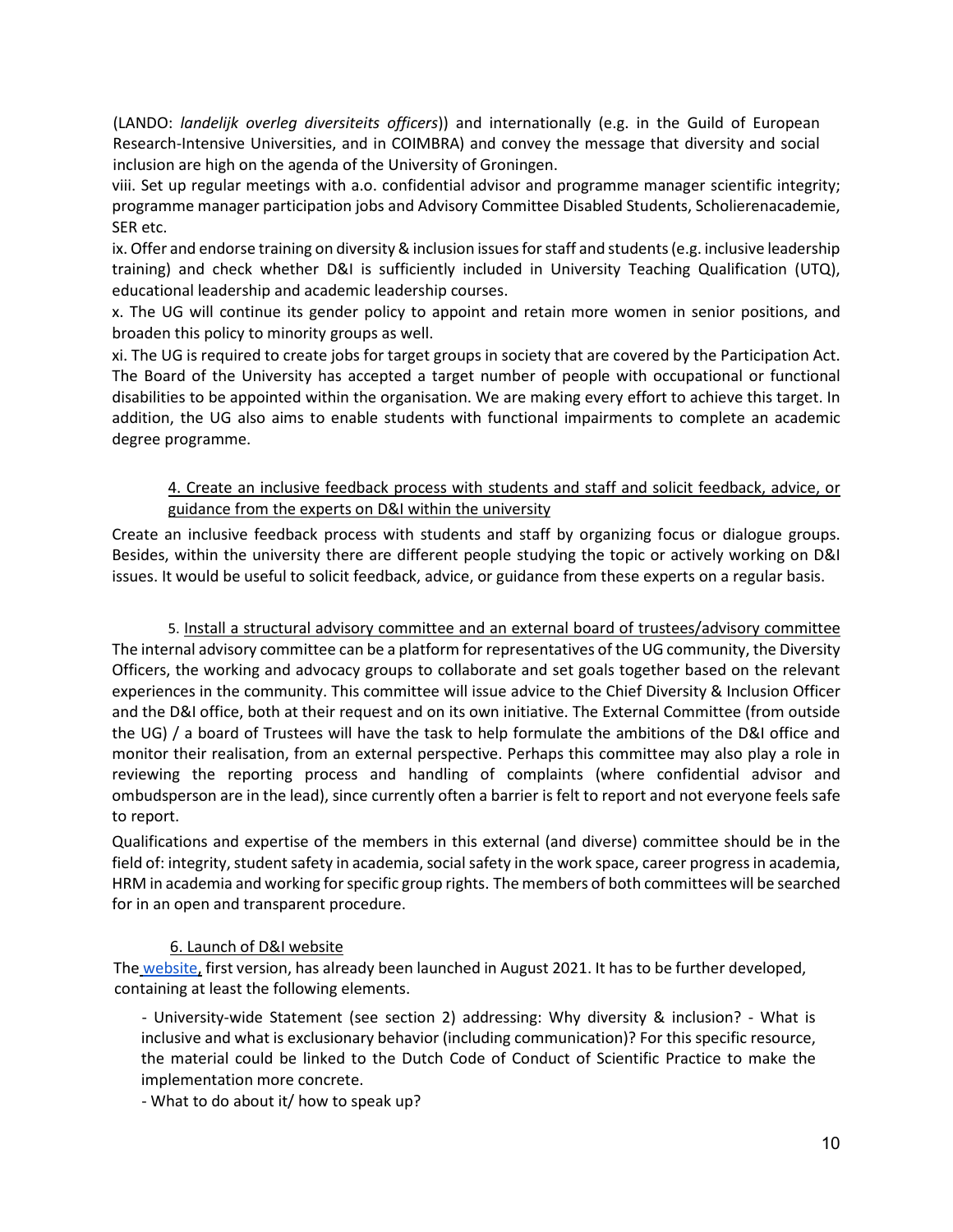- How to tackle exclusionary behavior?
- Recognizing your own exclusionary behavior and practicing to be an ally
- Recognizing when exclusionary practices are "serious enough"

#### List of Resources, such as:

- Groups and Initiatives within Groningen Striving for Inclusion and Equity - What support groups and bodies do exist within the university that are working towards equity within the university? (e.g. Diversity and Inclusion officer, Internationalization officers, Pre-University Academy, etc.)

- What research does the University of Groningen carry out on D&I topics (in each Faculty)?

#### Further topics

- Possibility to give feedback and suggestions (with indication of when you get feedback)
- Actualities and overview of training possibilities etc.
- Blog (e.g. reactions on news items; opinions)
- Best practices
- Contact persons
- Communication via social media

#### 7. All faculties specify and design their own faculty D&I strategic plan

In alignment with the university D&I strategy and adapted to their specific needs, the faculties specify and design their own faculty D&I strategic plan. This strategy plan includes designing an adequate organisational structure, the appointment of a faculty D&I officer and a faculty action plan.

8. Guarantee fair appointment procedures for all functions/tasks within the university For all hiring procedures/(management) tasks/functions, there should be an open procedure with a diverse BAC with special attention to an open and inclusive procedure.

#### **Longer term (2022-2025)**

We propose the following, to foster a deep-level organisational change process with a longitudinal impact on the organisation's inclusive reputation and culture:

1. Data Collection on D&I issues (data about both students and staff experiences) Data collection could contribute to further monitoring of the issues. A fact-based approach provides more knowledge about the situation at the UG, which is important to develop the D&I policy. Data collection with the intention to understand what difference the difference makes, is intended to prevent discrimination. Understanding different needs, based on data collection, will help the UG to facilitate those needs rather than (unconsciously) discriminate against those needs.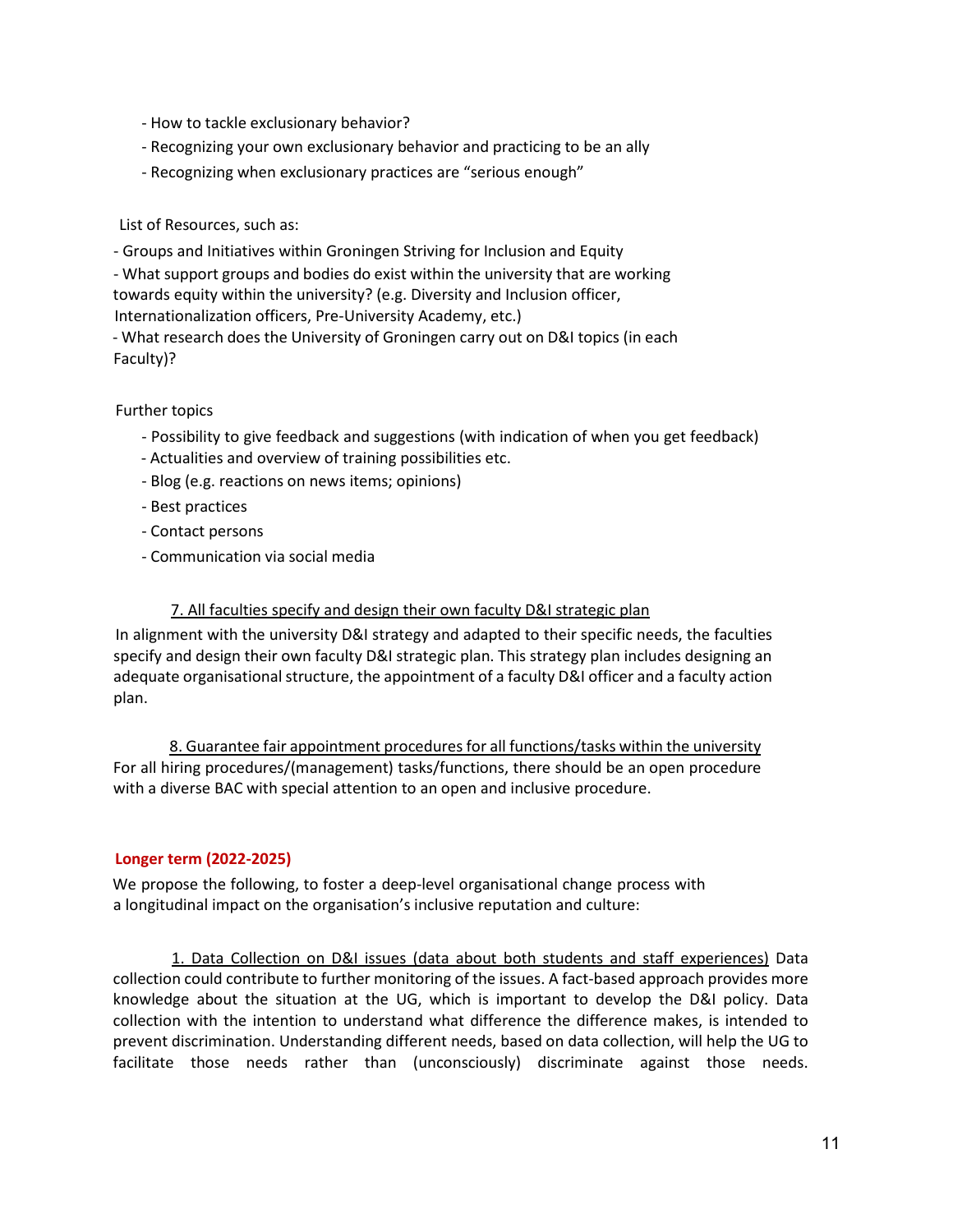We are aware that the GDPR will need to be considered in the process of data collection:

- a. In general about wellbeing
- b. For staff: about application, recruitment, salary and appraisal
- c. For students: about application, recruitment, progress, grading and career

We will carry out a baseline measurement and monitor the effectivity of the D&I policy and actions, by setting up a monitoring system or using an existing one (e.g. The Netherlands Inclusiveness Monitor (NIM)). Depending on the availability of data the monitoring will be performed yearly and yearly evaluations will be done to report about the developments. We advise to closely collaborate in this area with the advisory committee National Action Plan Diversity and Inclusion in Higher Education and Research and other Dutch universities.

#### 2. Inclusive education

Based on the vision on education, the UG will continue to emphasize diversity as an important quality aspect of our teaching and learning. We achieve this through the further development of, e.g., the international classroom and interdisciplinarity in education. Within the framework of the International Classroom Project and EQUiiP several curricula have been revised. The definition of the International Classroom is as follows: "Inclusive, active learning through a common language in which all students and lecturers engage in purposeful interactions with diverse ideas and diverse people to develop and demonstrate internationalized learning outcomes aligned with the program vision on internationalization in order to enhance the quality of teaching and learning and employability for all students."

Based on this definition and the acknowledgement of the presence of different perspectives in education, especially those of minoritized groups, more attention is needed for the process of inclusive, active learning and curriculum development. The aim is to enhance the quality of teaching and learning for all students, and thus make curricula more inclusive for all. Via existing projects like International Classroom and EQUiiP, but also the Teaching Academy Groningen, YAG and YARN, we aim to continue the dialogue on inclusion in education. Special attention is needed for the combination of initiatives and for synergy, and reviewing the university's progress toward creating an inclusive environment. Faculties will inevitably have a leading role in curriculum assessment and revision.

# 3. Strive for a fair representation of staff and students in all committees within the university

Committees should represent the diverse target audience they are targeting. By striving for a fair representation in committees the diverse staff and student population will be heard, which can lead to a more inclusive environment.

# 4. In 2025 33% of the professors is female (with attention to intersectionality)

All Dutch universities have to set a target percentage of female professors, according to the VSNU (Association of Universities in the Netherlands). This is the percentage of female professors that universities believe that they will have appointed by 2025. The UG's target is that 33% of all professors at the UG will be female by 2025, with attention to intersectionality.